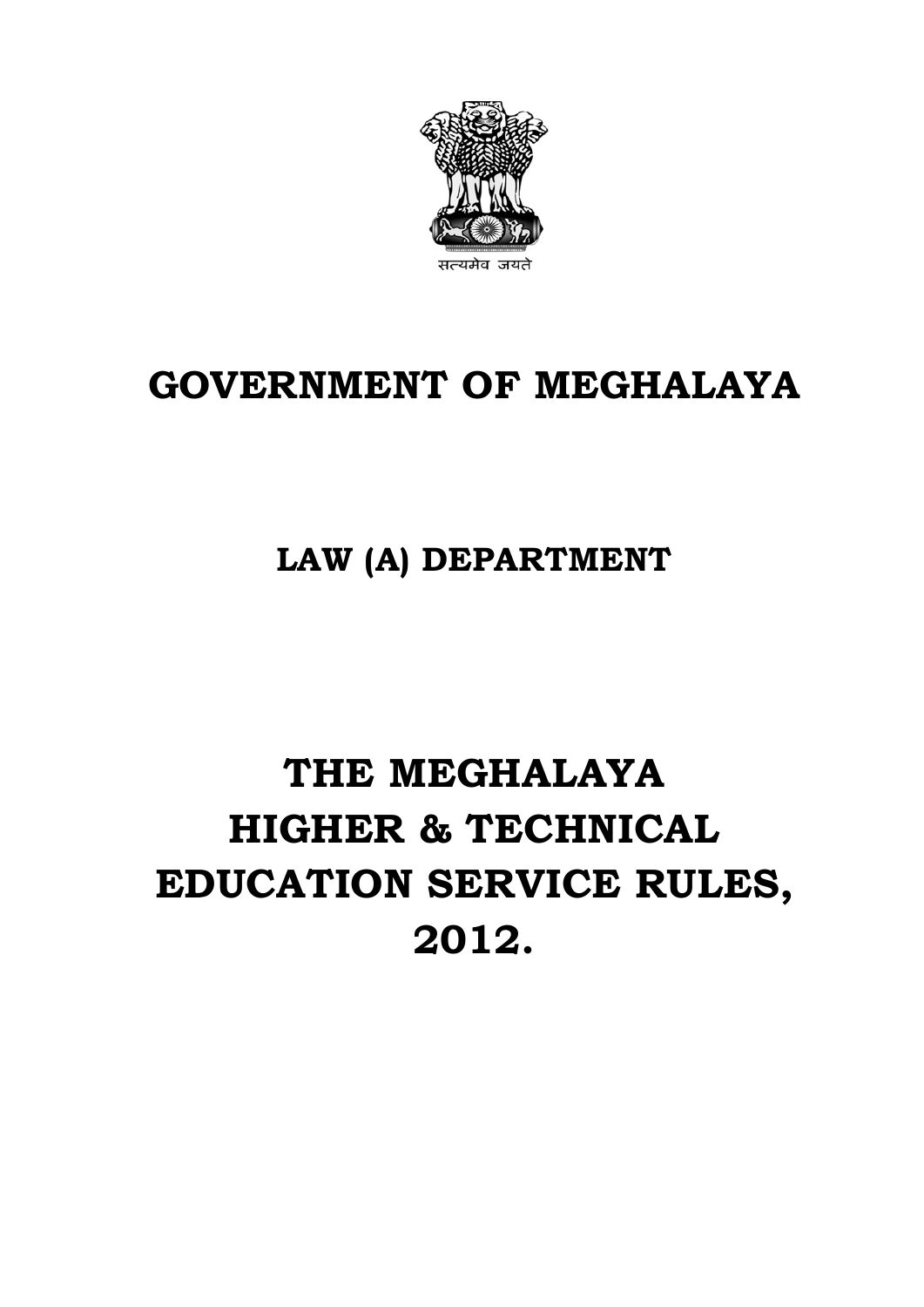# **The 18th June, 2012.**

**No.EDN.375/2000/155. ‐** In exercise of the powers conferred by the proviso to Article 309 of the Constitution of India, the Governor of Meghalaya is pleased to make the following rules for regulating the recruitment and conditions of Service of persons appointed to the Meghalaya Higher & Technical Education Service.

#### **THE MEGHALAYA HIGHER & TECHNICAL EDUCATION SERVICE RULES**

#### **1. Short title and commencement:**

- (a) These Rules may be called the Meghalaya Higher & Technical Education Service Rules, 2012.
- (b) They shall come into force from the date of this notification.

#### **2. Definitions:**

In these Rules unless there is anything repugnant in the subject or context,

- (a) **'Appointing Authority'** means the Governor of Meghalaya.
- (b) **'Commission'** means the Meghalaya Public Service Commission.
- (c) **'Committee'** means the Departmental Promotion Committee constituted under Rule 8.
- (d) **'Governor'** means the Governor of Meghalaya.
- (e) **'Government'** means the Government of Meghalaya.
- (f) **'Member of the Service'** means member of the Meghalaya Higher & Technical Education Service.
- (g) **'Rules'** means the Meghalaya Higher & Technical Education Service Rules, 2012.
- (h) **'Service'** means the Meghalaya higher & Technical Education Service**.**
- (i) **'State'** means the State of Meghalaya.
- (j) **'Year'** means a Calendar Year.

#### **3. Constitution of the Service:**

There shall be constituted a Service to be known as the Meghalaya Higher & Technical Education Service Rules consisting of the following persons namely;

- (a) persons appointed to different posts in the service on or after  $21<sup>st</sup>$  January 1972 but before the commencement of these Rules,
- (b) persons appointed to different posts in the service in accordance with the provisions of these Rules.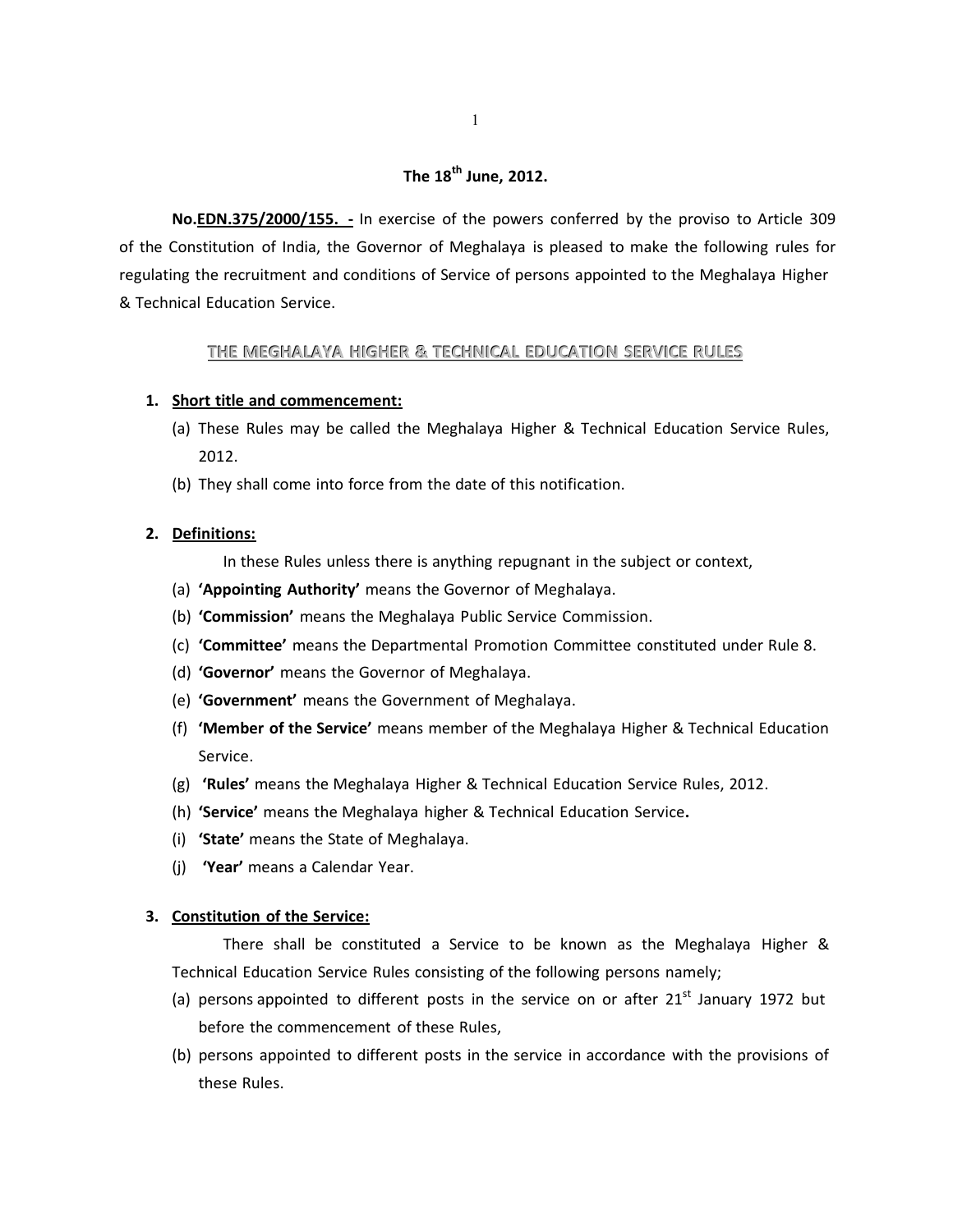#### **4. Composition of the Services:**

- (1) The services shall consist of the following grades, namely,
	- (a) Senior Grade.
	- (b) Grade I Post
	- (c) Grade II Post
	- (d) Grade III Post

as shown on Schedule - I

- (2) Each of the categories of posts in Clause (a), (b), (c) and (d) of sub‐rule (1) above (listed in Schedule‐I) shall form an independent cadre. Members of the lower cadre shall have no claim for appointment to any of the higher cadre except in accordance with the provisions made in these Rules.
- **5. Status:** The status of the service shall be Gazetted as well as Non-Gazetted as per their respective scale of pay as prescribed by Government.

#### **6. Strength of the Service:**

- (a) The strength and composition of the Service shall be such as may be determined by the Governor from time to time.
- (b) At the commencement of these Rules, the strength of the service and posts therein shall be as shown in Schedule‐I.

#### **7. Method of recruitment:**

- (1) Appointment to any post in the Senior Grade of the Service shall be made by promotion from amongst the members of the Service holding the next lower posts in the grade and those belonging to Grade‐I as specified in the Schedule‐II and included in the select list approved under sub‐rule (4) of Rule 9.
- (2) Appointment to any post in the Grade I shall be made by promotion from amongst the members of the Service holding the next lower posts in the grade and those belonging to Grade II as specified in Schedule-II and included in the Select list approved under subrule (4) of Rule 9.
- (3) Appointment to any post in Grade II shall be made by promotion from amongst the members of the Service belonging to Grade III as specified in Schedule II and included in the Select list approved under sub‐rule (4) of Rule 9.
- (4) Appointment to any post in Grade III of the service shall be made by direct recruitment or promotion as indicated in Schedule II.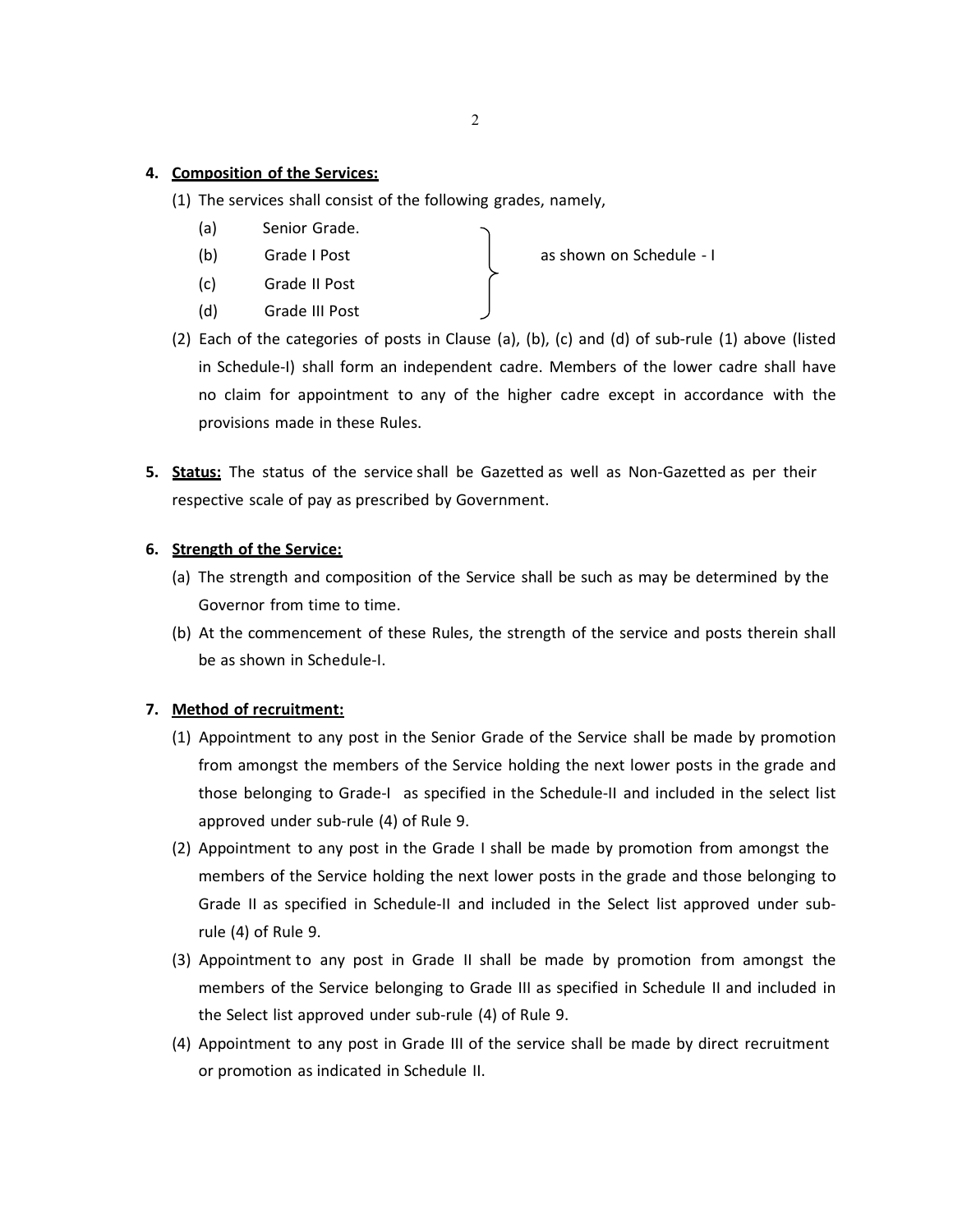#### **8. Departmental Promotion Committee:**

(1) For the purpose of appointment by promotion under sub-rule (1) and (2) of rule 7 there shall be a Departmental Promotion Committee consisting of the following members:

| (a) Chief Secretary                                          | -Chairman. |
|--------------------------------------------------------------|------------|
| (b) Principal Secretary/ Commissioner & Secretary, Finance   | -Member.   |
| (c) Principal Secretary/ Commissioner & Secretary, Personnel | -Member.   |
| (d) Director, School Education & Literacy                    | -Member.   |
| (e) Director, Higher & Technical Education                   | -Member.   |
| (f) Principal Secretary/ Secretary, Education                | -Member    |
| Secretary.                                                   |            |

(2) For the purpose of appointment by promotion under sub‐rule (3) of rule 7 there shall be

a Departmental Promotion Committee consisting of the following members:

| (a) Principal Secretary/ Commissioner & Secretary, Education | - Chairman. |
|--------------------------------------------------------------|-------------|
| (b) Principal Secretary/ Commissioner & Secretary, Personnel |             |
| or his representative                                        | - Member.   |
| (c) Principal Secretary/ Commissioner & Secretary, Finance   |             |
| or his representative                                        | - Member.   |
| (d) Director, School Education & Literacy                    | - Member.   |
| (e) Director, Higher & Technical Education                   | -Member     |
| Secretary.                                                   |             |

(3) The Committee may invite any other persons to attend its meeting if and when considered necessary.

#### **9. Procedure for preparing the Select List:**

- (1) At the beginning of each year the Appointing Authority shall refer to the Committee the approximate number of vacancies to prepare the lists for promotion to those grade the Appointing Authority shall furnish the Committee with the following documents, namely:‐
	- (a) A list of members of the Service drawn up in order of seniority and consisting three times the number of vacancies referred to in sub‐rule (1):
		- Provided that such restriction shall not apply in respect of post where the total number of eligible persons is less than three times the number of vacancies and in such a case the Committee shall consider all the eligible officers.
	- (b) The Character Rolls and Service Records of such members.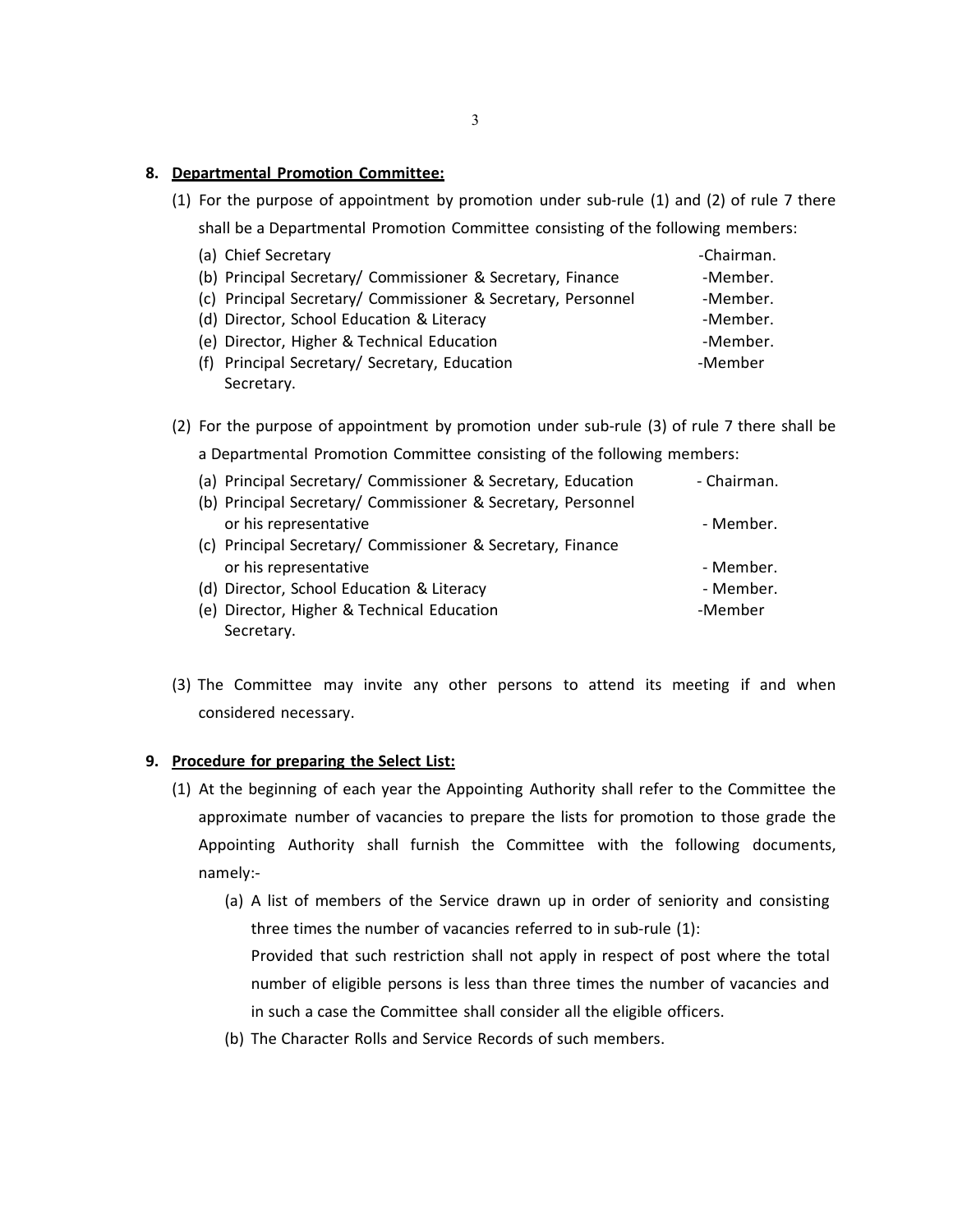- (c) Any other documents and information as may be considered necessary by the Appointing Authority or required by the Committee.
- (2) The Committee after examining the Character Roll, Service Records and other documents in respect of all such person shall prepare a list based on seniority with due regards to individual merit and suitability. The number of persons to be included in the Select List shall be according to the actual number of vacancies. The list shall be forwarded by the Committee to the Appointing Authority.
- (3) The names of persons in the list shall be placed in order of preference for promotion. In every case where a junior member is selected in preference to his/her seniors the Committee shall record in writing the reasons for doing so.
- (4) For the purpose of appointment by promotion under rule 7, the Appointing Authority shall consider and approve the list prepared by the Committee along with the Character Roll and Service Records and other documents in respect of each person in the list unless it considers that any change is necessary. If the Appointing Authority considers that it is necessary to make any change in the list received from the Committee, it shall inform the Committee of changes proposed and after taking into account the comments, if any, of the Committee approve the list finally with or without modification as may in its opinion to be just and proper.
- (5) The list so approved under sub‐rule (4) above shall form the select list for the purpose of appointment by promotion under Rule 7.

#### **10. Validity of the Select List:**

- (1) The Select List shall remain in force for a period of one year unless its validity is extended by the Appointing Authority with the approval of the Commission; Provided that such an extension shall not be for a total period exceeding six months; Provided further, that in the event of any great lapse in the conduct of duties on the part of any person from the Select List, the Appointing Authority may, if it thinks fit, remove the name of such persons from the Select List in consultation with the Commission. The reasons for doing so shall be recorded in writing.
- (2) The Committee shall meet once a year to review the Select List.

#### **11. Direct recruitment:**

(1) Competitive Examination for direct recruitment under sub‐rule (4) of rule 7 shall be held at such intervals as the Appointing Authority may decide, in consultation with the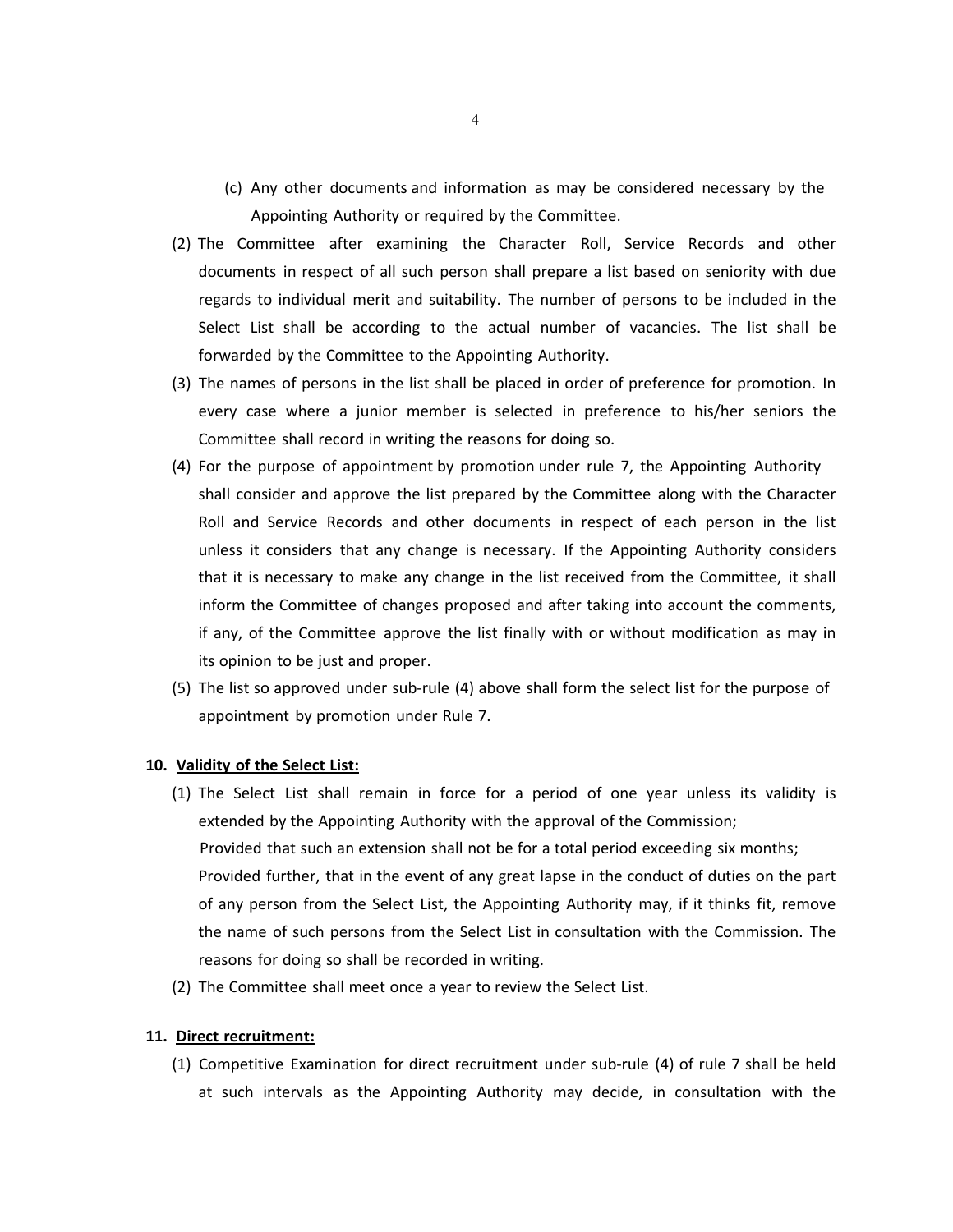Commission from time to time. The date on which and place at which the examination shall be held, shall be fixed by the Commission.

- (2) The examination shall be conducted by the Commission in accordance with such syllabus as the Appointing Authority may from time to time make in consultation with the Commission.
- (3) Out of the number of vacancies to be filled up on the result of each examination, there shall be reservation in favour of candidates belonging to Schedule Caste and Schedule Tribes to the extent and subject to the conditions as the Government may from time to time prescribed.
- (4) On the basis of the results of the Competitive Examination, the Commission/Committee shall prepare a list of all successful candidates in order of merit, which shall be determined in accordance with the aggregate marks obtained by such candidate and if two or more candidates obtain equal marks, the Commission/Committee shall arrange them in order of their relative merit which shall be determined in accordance with the general suitability of the candidates for appointment to the post. The number of persons to be included in the list shall be as according to the actual vacancies likely to occur during the recruitment year plus 10 (ten) percent of the actual vacancies or 2 (two) names whichever is more. The list shall be forwarded to the Appointing Authority.
- (5) The inclusion of a candidate's name in the list confers no right to appointment unless the Appointing Authority is satisfied after such enquiry as may be considered necessary that the candidate is suitable in all respect for appointment to the post and that appointment to any post in the service is subject to availability of vacancy.

#### **12. Conditions of eligibility for appearing at the Competitive Examination:**

In order to be eligible to compete at the Examination for direct recruitment, a candidate must satisfy the following conditions, namely:‐

- i. Nationality He/ She must be a citizen of India.
- ii. Age He/ She must have obtained the age of 18 years and must not have exceeded the age of 27 years on the first day of the year in which the advertisement for the post is made;

Provided that in the case of candidate belonging to Schedule Caste and Schedule Tribe, the upper age limit will be subject to relaxation made by the Government from time to time.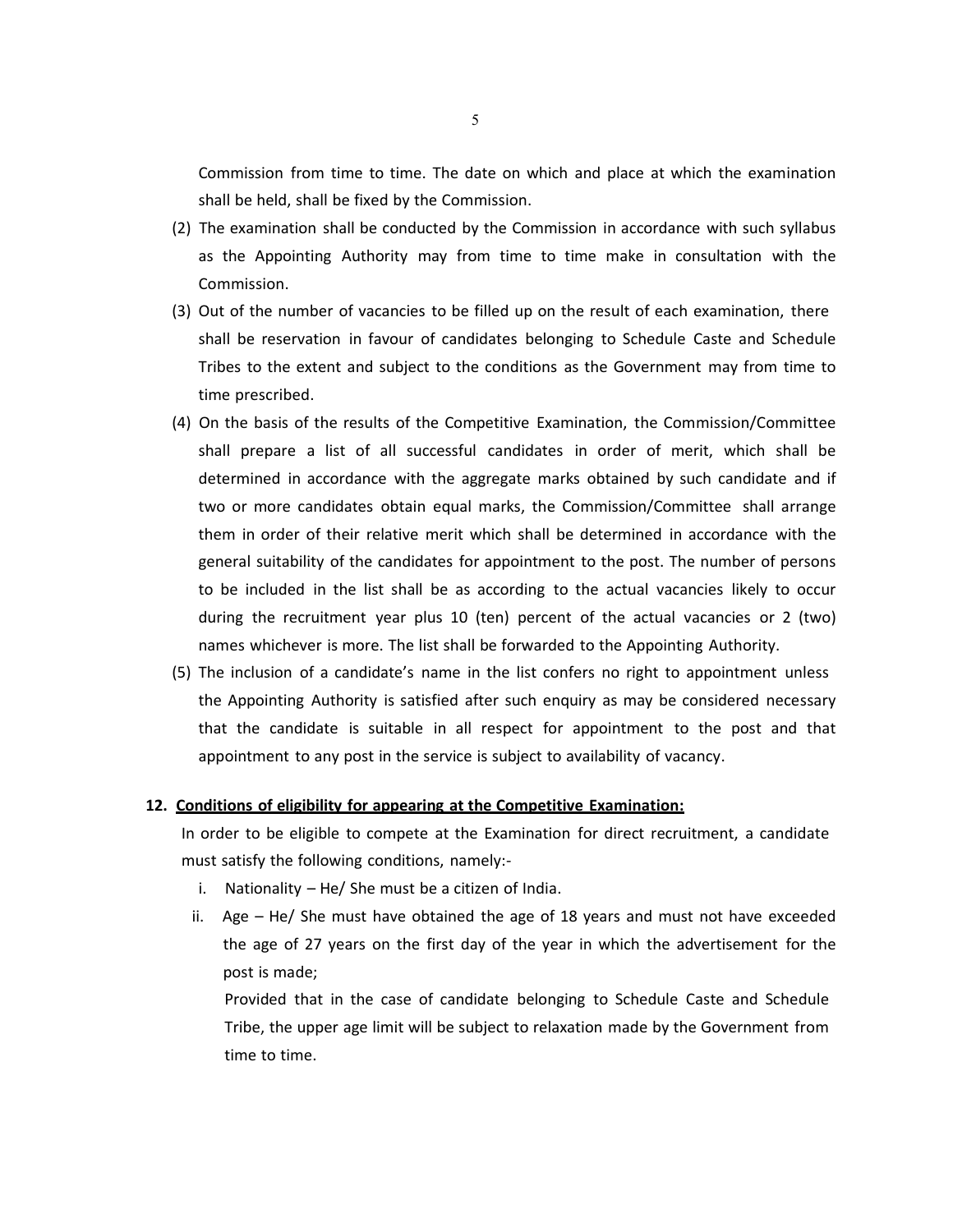iii. Educational Qualifications – as laid down in Schedule II.

#### **13. Disqualification for appointment to the Service:**

- i. No person who, after such medical examination as the Government may prescribe is not found to be in good mental or bodily health and free from any physical defects or infirmity which may render him unfit in the discharge of his duties shall be appointed to the service.
- ii. No person who has been convicted for any offence involving moral turpitude shall be appointed to the service.
- iii. No person who has more than one spouse living shall be eligible for appointment to the service:

Provided that the Governor may if he is satisfied that there are special grounds for doing so, exempt any person from the operation of sub-rule (iii).

iv. No person who attempts to enlist support for his candidature either directly or indirectly by any recommendation either written or oral or by other means, shall be appointed to the post in the Service.

#### **14. Appointment to posts in the Service:**

- i. Appointment to any post in the Service under Rule 7 shall be made by the Appointing Authority and shall be published in the Meghalaya Gazette.
- ii. Subject to the provisions of sub‐rule (3) and (5) of Rule 11, appointment by direct recruitment under Rule 7 shall be made from time to time in order in which the names of candidates appear in the Merit List prepared under sub-rule (4) of Rule 11.
- iii. A person appointed by direct recruitment shall join within 15 days from the date of receipt of the order of appointment, failing which and unless the Appointing Authority extent the period of joining which shall not in any case exceed three months, the appointment shall be cancelled.
- iv. Appointment of candidates under Sub‐Rule (1) (2) and (3) of Rule 7 shall be made in the order of their names as they appeared in the Select List approved under sub‐rule (1) of Rule 10.

#### **15. Probation:**

Every person appointed through direct recruitment under Rule 7(4) shall be on probation for a period of 2 (two) year.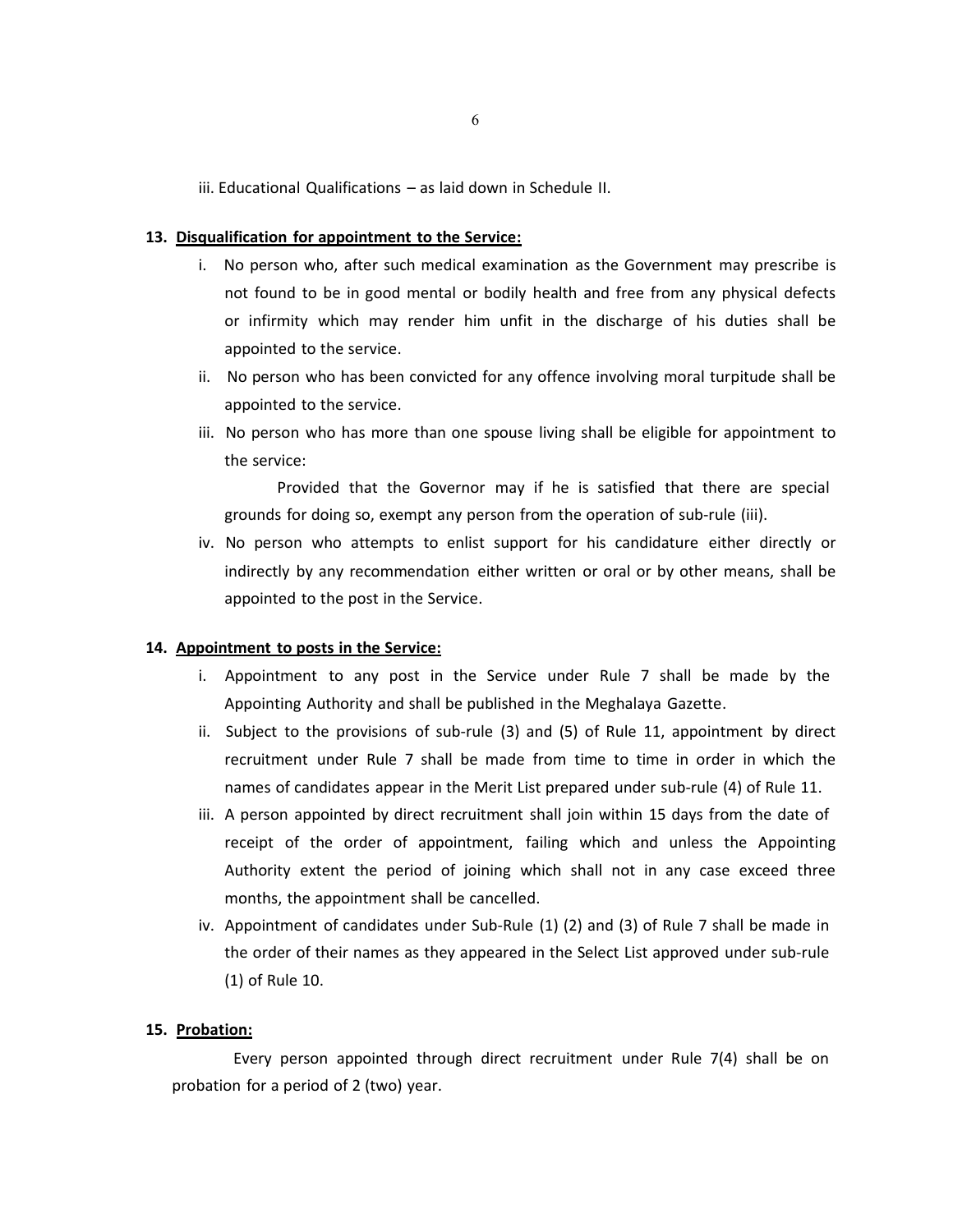Provided that the period of probation may for good and sufficient reasons be extended by the Appointing Authority in any individual case by a period not exceeding 2 (two) years:

Provided further that where a person appointed to the post in the Service could not be placed under probation for want of permanent vacancy, any period which he has rendered in a temporary capacity may, having regard to his performance, be counted towards the period of probation.

#### **16. Departmental Examination and Training:**

- (a) Such persons referred to sub‐rule (a) of rule 3 who have not passed all the papers of the Departmental Examination prescribed for all service prior to allocation to the State of Meghalaya shall, within a period of two years from the date of commencement of these rules appear at and pass the Department Examination conducted by the Commission in the subject(s) in which he has not passed and shall also be required to successfully undergo, if he has already not done so, such training as the Appointing Authority may prescribed.
- (b) Such persons referred to in sub‐rule (b) of rule 3 and who have not passed the Departmental Examinations conducted by the Commission and or have not undergone the training prescribed from time to time within a period of 2 (two) years from the date of commencement of these rules shall complete successfully such prescribed training.
- (c) Every person appointed to posts in the Service after commencement of these Rules shall during the period of probation, shall complete successfully such training as may be prescribed by the Appointing Authority.

#### **17. Discharge or reversion of a probationer:**

A probationer shall be liable to be discharged from the post he/ she holds in the service or reverted to the permanent post in which he holds a lien had he/she not been suspended under the rules applicable to him/ her prior to his/ her appointment to the post as the case may be, if:

- (a) He/ she fails to make sufficient use of the opportunities given during the training or fails to give satisfactory performance during the period of probation, or
- (b) He/ she fails to pass the Departmental Examination unless the Appointing Authority permits him to sit for re‐examination in the subject or subjects in which he failed, or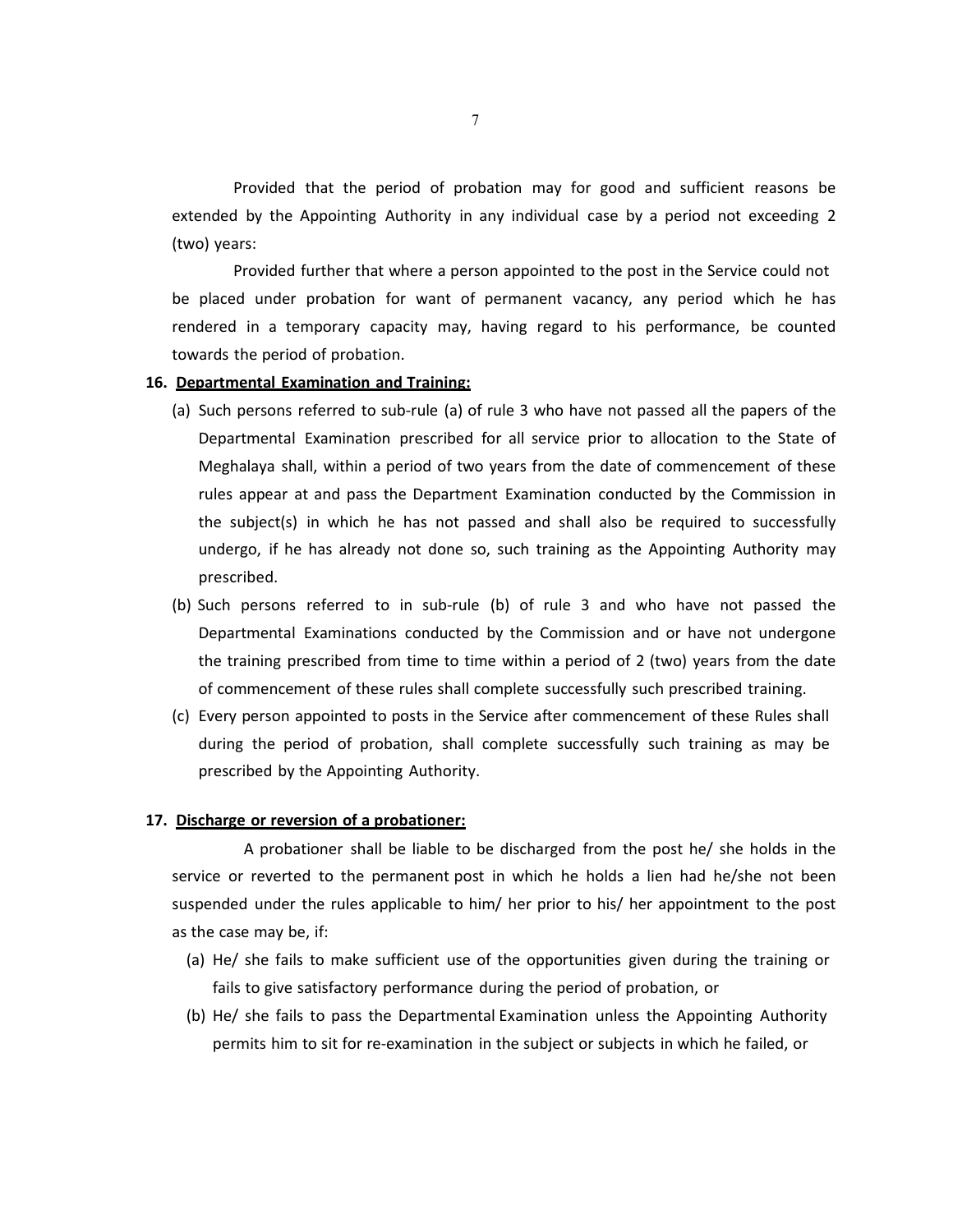(c) On any information received relating to his/ her nationality, age, health, character and antecedents, the Appointing Authority is satisfied that the probationer is ineligible or otherwise unfit for being a member of the Service.

#### **18. Seniority:**

- (a) The inter‐se seniority of the members of the Service in any cadre appointed on or after 21<sup>st</sup> January, 1972 but before the commencement of these Rules, shall be in the order in which their names appeared in the merit list prepared by the Commission or the Select Lists approved by the Appointing Authority or the Commission as the case may be. Such members shall be junior to all members mentioned in sub-rules (a) and (b) above in the respective cadre.
- (b) The seniority in any group, of persons brought from the Central Government or from other State Governments on deputation and subsequently absorbed permanently under the Government of Meghalaya before or after the commencement of these Rules shall be determined with effect from the date such persons started serving continuously in that group as deputationist and will rank junior to the junior most person in position in that particular group at that particular time.
- (c) The inter‐se seniority of the members of the Service appointed to different cadres shall be determined in the order in which their names appeared in the Select List approved under sub‐rule (4) of Rule 9 or in the Merit List prepared under sub‐rule (4) of Rule 11;

Provided that in any cadre a member appointed by promotion shall be senior to a member appointed by direct recruitment, where such appointment falls in the same year.

(d) If confirmation of any member of the Service is delayed on account of his/her failure to qualify for such confirmation, he shall lose his position in order to seniority in that cadre vis‐à‐vis such of his juniors who may be confirmed earlier than him/her. His original position in that particular cadre shall, however, be restored on his/her confirmation subsequently.

#### **19. Confirmation:**

(1) Confirmation of member of the Service appointed by promotion to Senior Grade, Grade I, Grade II and Grade III shall be made in the respective cadre according to his/her seniority in that cadre subject to the following conditions, namely:‐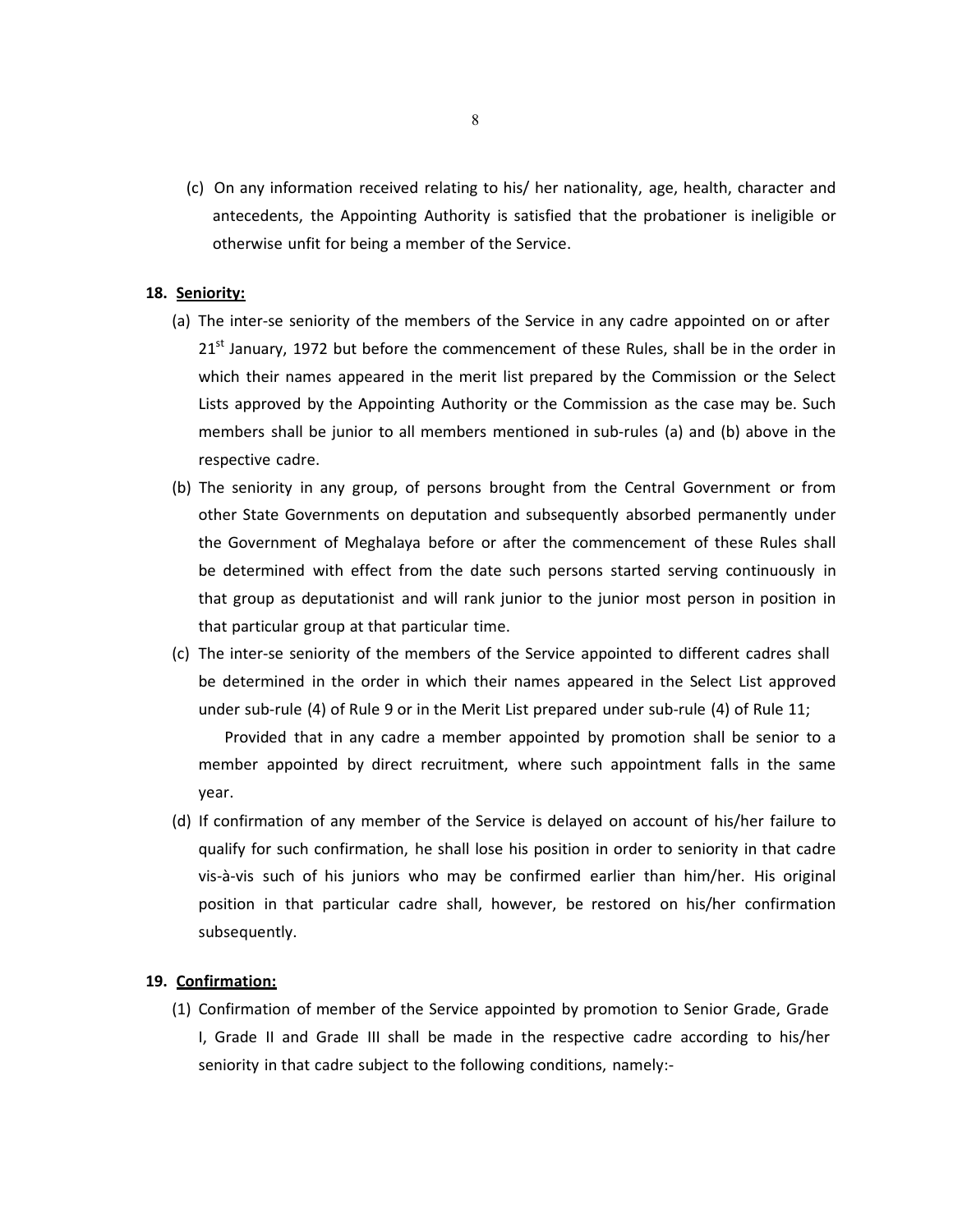- (a) that he/she has served not less than one year in the post in which he/she is to be confirmed.
- (b)that his/her performance is satisfactory (to be judged on the basis of Annual Confidential Reports and other relevant records).
- (c) that there is no departmental proceeding or vigilance enquiry against him/her.
- (d)that the vacancy is available and no Officer holds a lien on it.
- (2) Confirmation of a probationer in a service shall be made according to his/her seniority in the service subject to the following conditions, namely:‐
	- (a) that he/she has completed the period of probation to the satisfaction of the Appointing Authority.
	- (b)that he/she has successfully undergone the training courses as may be prescribed by the Appointing Authority from time to time.
	- (c) that vacancy is available and no Officer holds a lien on it.

Provided that where a person is not given an opportunity to undergo the prescribed training during the period of probation his confirmation shall not be held up for reasons of not successfully undergoing the said training but such persons shall, when called upon by the Appointing Authority and opportunity given, successfully undergo that said training, failing which he shall be liable to be removed from service unless the Appointing Authority allows him other chances.

Provided further, that the Appointing Authority may, for good and sufficient reasons, exempt a member of the service from passing any one or more of the prescribed Departmental Examination and Training and confirm him in the respective cadre of the Service.

#### **20. Gradation List:**

There shall be prepared and published annually an up‐to‐date Gradation List as on  $1<sup>st</sup>$  January of every year consisting of the names of all members of the Service cadre-wise and drawn up in order of seniority and other particulars relating to the date of birth and appointment to the Service and such other details relevant to the service career shall be indicated against each name.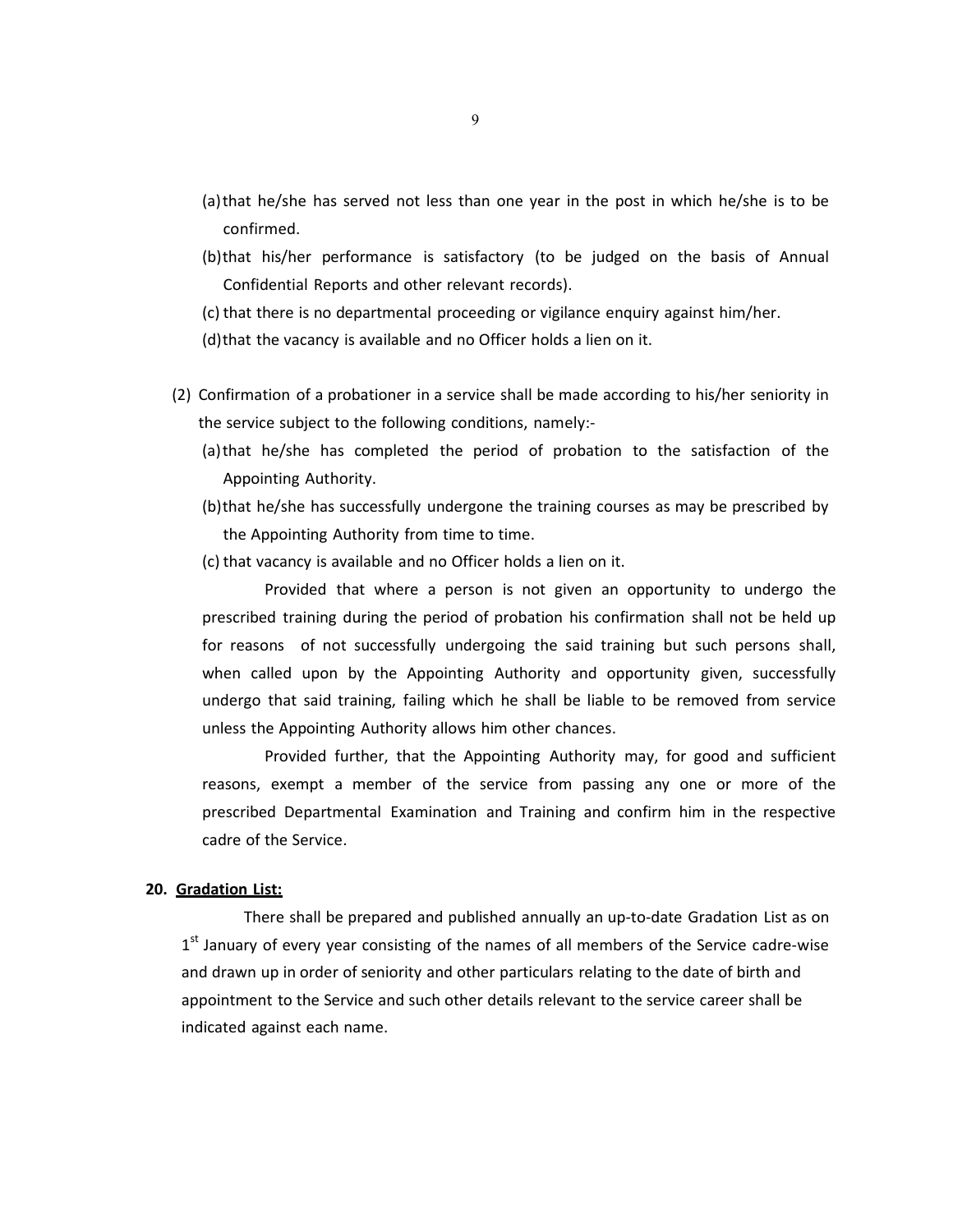#### **21. Increment:**

- (a) The first increment admissible to a probationer shall accrue on the expiry of 1 (one) year from the date of his joining the post but subsequent increment shall be allowed only on his passing the Departmental Examination completely and on his successful completion of the training courses as may be prescribed.
- (b) Such person referred to in sub‐rules (a), (b) and (c) of Rule 16 who have not passed the Departmental Examination or have not undergone the prescribed training shall be allowed to draw increment becoming due within a period of 2 (two) years from the date of commencement of these Rules but further increment shall be allowed only on their passing of the Departmental Examination completely and successful completion of the training course.
- (c) The pay of a member of the Service on his passing the Departmental Examination and/ or the prescribed training course shall be fixed at such a stage as if he had been allowed his usual annual increments due but he shall not be entitled to any arrear of pay on account of withholding of due increment during the period prior to the date of passing the Departmental Examination and/ or the prescribed training course.
- (d) The increment admissible to a member of the service promoted from one grade to another shall accrue on the expiry of each year as admissible under the rules.
- **22. Time Scale of Pay:** The Time Scale pay admissible to the members of the Service shall be as shown in column 3 of Schedule I annexed to these rules and subject to revision by Government from time to time.

#### **23. Fixation of pay:**

(1) Except otherwise admissible under Fundamental Rules and Subsidiary rules or under special orders of the Government the pay of any person of the service shall be fixed at the minimum of that time scale on first appointment in the service.

(2) On promotion to senior grade post in the service the pay shall be fixed in accordance with the principle covering fixation in the Fundamental Rules and Subsidiary Rules or any rules from the time being in force.

#### **24. Power of the Governor to dispense with or relax any Rule:**

The Governor, if satisfied that the operation of any of the provisions of these rules causes undue hardship in any particular case or cases or results in any particular post or posts being left unfilled for want of person(s) possessing the minimum experience as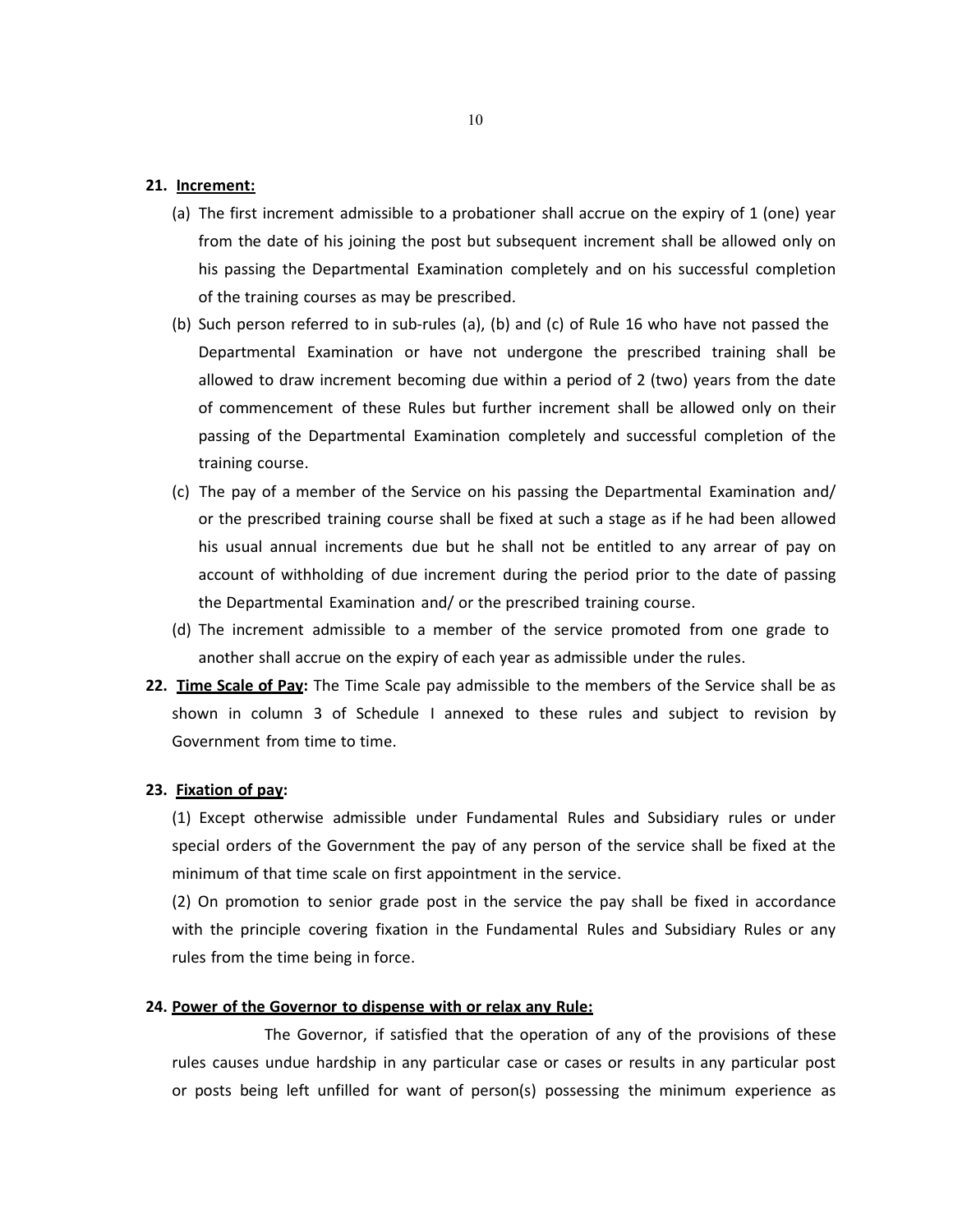specified by these Rules for promotion to such post(s), may dispense with or relax the requirement of any of these Rules to such extent and subject to such condition as he may consider necessary for dealing with the case in a just and equitable manner, or, for meeting the exigencies of public interest.

#### **25. Interpretation:**

If any question arises relating to the interpretation of these rules the decision of the Government in the Education Department with the approval of the Personnel & AR Department, shall be final.

#### **26. Repeal and savings:**

All rules, orders, or notifications corresponding to an in force immediately before the commencement of these rules are hereby repealed:

Provided that all orders made or action taken under the rules, order or notification so repealed or any action taken in pursuant thereto shall be deemed to have been validly made or taken under the corresponding provisions of these Rules.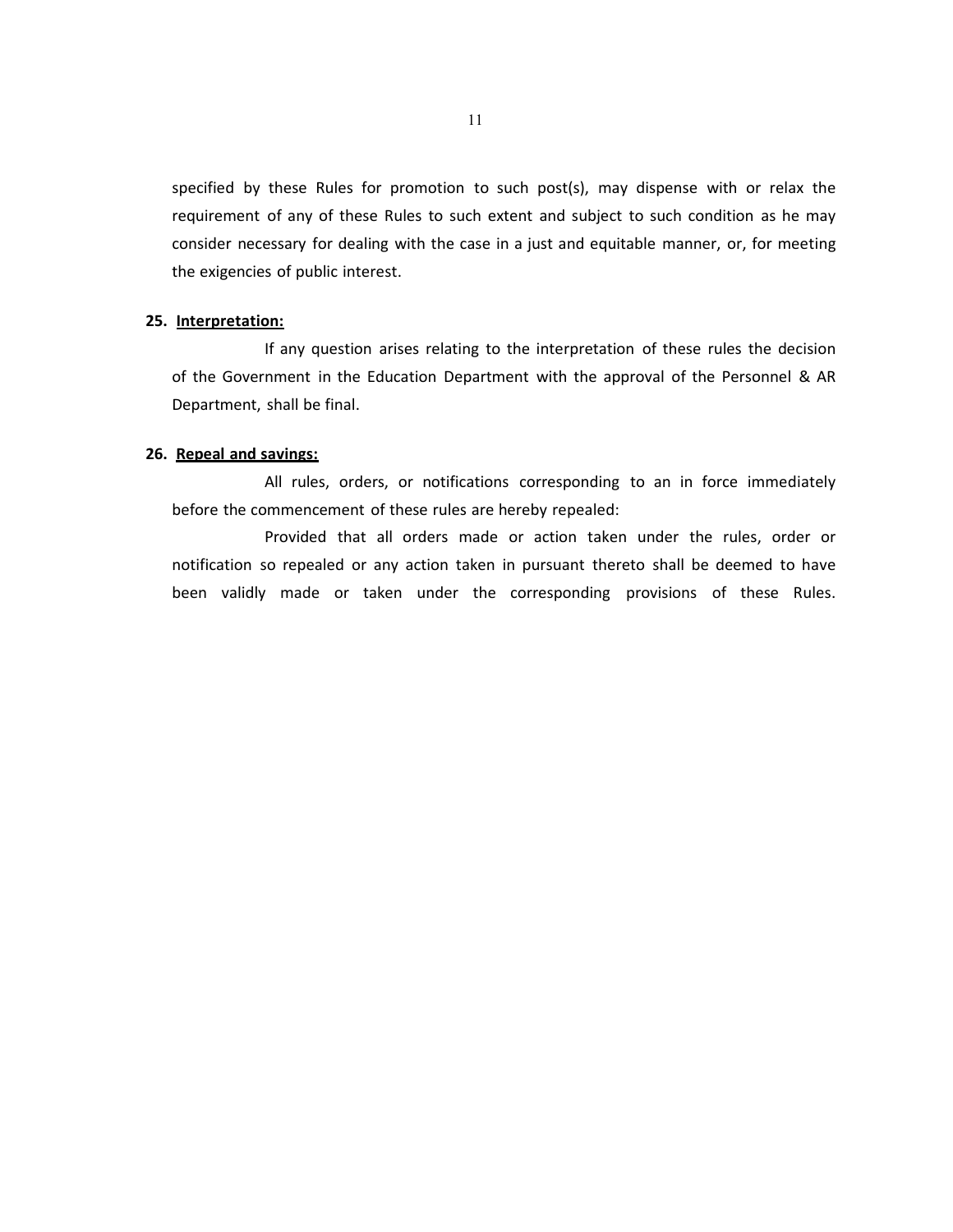## **DIRECTORATE OF HIGHER & TECHNICAL EDUCATION**

|                                                                                      | Julieuule −i                                                                       |                                        |                       |                  |                |  |  |  |
|--------------------------------------------------------------------------------------|------------------------------------------------------------------------------------|----------------------------------------|-----------------------|------------------|----------------|--|--|--|
|                                                                                      | Name of posts                                                                      | Time scale of pay                      | <b>Total strength</b> | <b>Temporary</b> | Permanent      |  |  |  |
|                                                                                      | <b>Senior Grade Posts</b>                                                          |                                        |                       |                  |                |  |  |  |
| 1. Additional Director<br>28700-860-35580-1050-43980<br>$\mathbf{1}$<br>$\mathbf{1}$ |                                                                                    |                                        |                       |                  |                |  |  |  |
|                                                                                      | 2. Joint Director                                                                  | 26700-800-33100-1000-42100             | $\overline{2}$        | $\mathbf{1}$     | $\mathbf{1}$   |  |  |  |
|                                                                                      | 3. Principal, Polytechnic                                                          | 26700-800-33100-1000-42100             |                       |                  |                |  |  |  |
|                                                                                      |                                                                                    | <b>Grade I Posts</b>                   |                       |                  |                |  |  |  |
| 1.                                                                                   | <b>Deputy Director</b>                                                             | 23300-700-27500-830-32480-970-39270    | 2                     | $\overline{2}$   |                |  |  |  |
| 2.                                                                                   | Principal, College                                                                 | 23300-700-27500-830-32480-970-39270    | 3                     | 3                |                |  |  |  |
|                                                                                      |                                                                                    | <b>Grade II Posts</b>                  |                       |                  |                |  |  |  |
|                                                                                      | 3. Vice-Principal, College                                                         | 20700-620-24420-730-29530-890-36650    | $\overline{2}$        | $\overline{2}$   |                |  |  |  |
|                                                                                      | 4. Head of Department in<br>Engg./ Technical Branches                              | 20700-620-24420-730-29530-890-36650    | 3                     |                  | 3              |  |  |  |
|                                                                                      | <b>Grade III Posts</b>                                                             |                                        |                       |                  |                |  |  |  |
| 1.                                                                                   | Lecturers<br>(a) Colleges<br>Polytechnic<br>(b)                                    | 17000-470-20290-EB-560-25330-760-33690 | 158<br>10             | 47               | 111<br>10      |  |  |  |
| 2. Workshop<br>17000-470-20290-EB-560-25330-760-33690<br>Superintendent              |                                                                                    | 1                                      |                       | 1                |                |  |  |  |
|                                                                                      | 3. TCPO, Polytechnic                                                               | 17000-470-20290-EB-560-25330-760-33690 | 1                     |                  | 1              |  |  |  |
| 4.                                                                                   | Senior Instructor in<br><b>Engineering Subjects</b>                                | 14100-350-16550-EB-460-20690-620-27510 | 8                     | $\overline{2}$   | 6              |  |  |  |
|                                                                                      | 5. Demonstrator in Physics/<br>14100-350-16550-EB-460-20690-620-27510<br>Chemistry |                                        | $\overline{2}$        | $\overline{a}$   | $\overline{2}$ |  |  |  |
|                                                                                      | 6. Audio/ Visual Technician                                                        | 14100-350-16550-EB-460-20690-620-27510 | $\mathbf{1}$          | $\overline{a}$   | $\mathbf{1}$   |  |  |  |
| 7.                                                                                   | Foreman                                                                            | 14100-350-16550-EB-460-20690-620-27510 | $\overline{2}$        | $\overline{a}$   | $\overline{2}$ |  |  |  |
| 8. Workshop Instructors<br>9200-230-10810-EB-300-13510-410-18020                     |                                                                                    | 12                                     | $\mathbf{1}$          | 11               |                |  |  |  |

**Schedule –I**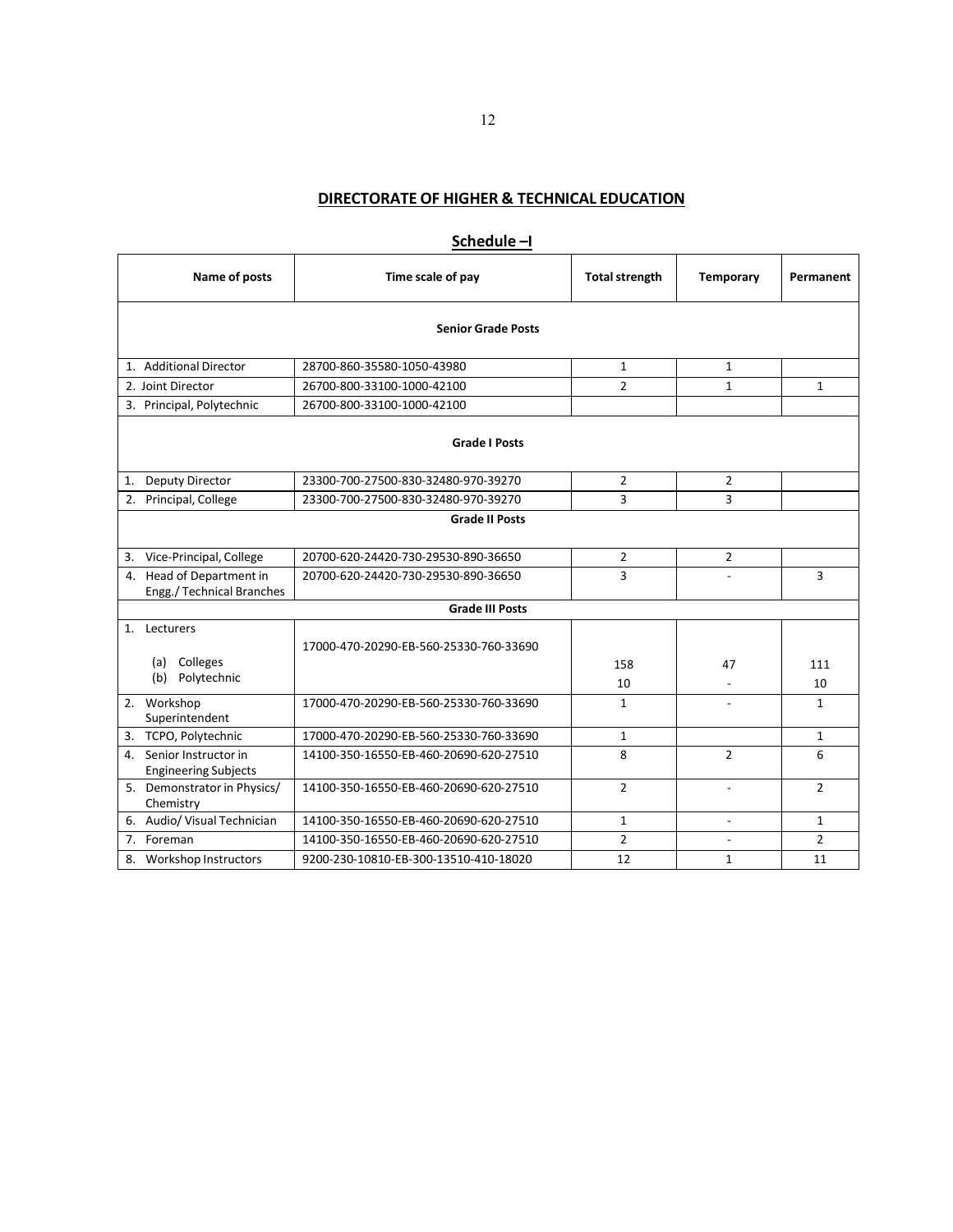## **DIRECTORATE OF HIGHER & TECHNICAL EDUCATION**

| SI.<br>No. | Name of posts                                                   | <b>Method of recruitment</b><br>with % of vacancies to<br>be filled up by different<br>methods | Persons eligible for<br>consideration for<br>promotion                                 | <b>Experience and</b><br>Qualification<br>required                                                                                                  | <b>Remarks</b>                                                                                                                                                                                                                                                                  |
|------------|-----------------------------------------------------------------|------------------------------------------------------------------------------------------------|----------------------------------------------------------------------------------------|-----------------------------------------------------------------------------------------------------------------------------------------------------|---------------------------------------------------------------------------------------------------------------------------------------------------------------------------------------------------------------------------------------------------------------------------------|
| 1.         | Director                                                        | Cadre Post                                                                                     |                                                                                        |                                                                                                                                                     |                                                                                                                                                                                                                                                                                 |
| 2.         | Additional<br>Director                                          | Promotion                                                                                      | Joint Director                                                                         | 3 years service                                                                                                                                     | If no suitable person as<br>Joint Director is available,<br>experience is relaxed to 5<br>years of combined service<br>at Joint Director and Dy.<br>Director level                                                                                                              |
| 3.         | Joint Director                                                  | Promotion                                                                                      | Dy. Director<br>(1)<br>Principal, College<br>(2)                                       | 3 years service at<br>their own grade                                                                                                               | If no suitable person is<br>available,<br>experience<br>is<br>relaxed to 5 years<br>of<br>combined service at the<br>level of Dy. Director and<br>Vice-Principal or 18 years<br>combined service at the<br>level of Principal / Vice<br>Principal / Selection Grade<br>Lecturer |
| 4.         | Principal,<br>Polytechnic                                       | Promotion                                                                                      | Heads of Departments,<br>Polytechnics                                                  | 3 years service at<br>their own grade                                                                                                               | If no suitable person is<br>available,<br>experience<br>is<br>relaxed to 20 years of<br>combined service of HOD<br>plus Lecturer.                                                                                                                                               |
| 5.         | Principal of<br>Colleges including<br><b>B.Ed. College</b>      | Promotion                                                                                      | Vice-Principal<br>(1)<br><b>Selection Grade</b><br>(2)<br>Lecturer                     | 3 years service at<br>their own grade                                                                                                               | If no suitable person is<br>available,<br>experience<br>is<br>relaxed to 15 years of<br>combined service at the<br>level of Vice Principal /<br>Selection Grade / Senior<br>Grade Lecturer.                                                                                     |
| 6.         | Dy. Director                                                    | Promotion                                                                                      | Vice Principal<br>(1)<br>College                                                       | 3 years service at<br>their own grade                                                                                                               | If no suitable person is<br>available,<br>experience<br>is<br>relaxed to 8 years<br>of<br>combined service at the<br>level of Vice-Principal and<br>Senior Grade Lecturers                                                                                                      |
| 7.         | Head of<br>Department in<br>Engg./ Technical<br><b>Branches</b> | Promotion                                                                                      | Lecturer in appropriate<br>Engineering/Technical<br>Subject<br><b>TCPO Polytechnic</b> | 5 years service in<br>their own grade<br>8 years of continuous<br>service in their own<br>grade and with B.E. /<br>B.Tech.in appropriate<br>subject |                                                                                                                                                                                                                                                                                 |

## **Schedule –II** (*see rule 7*)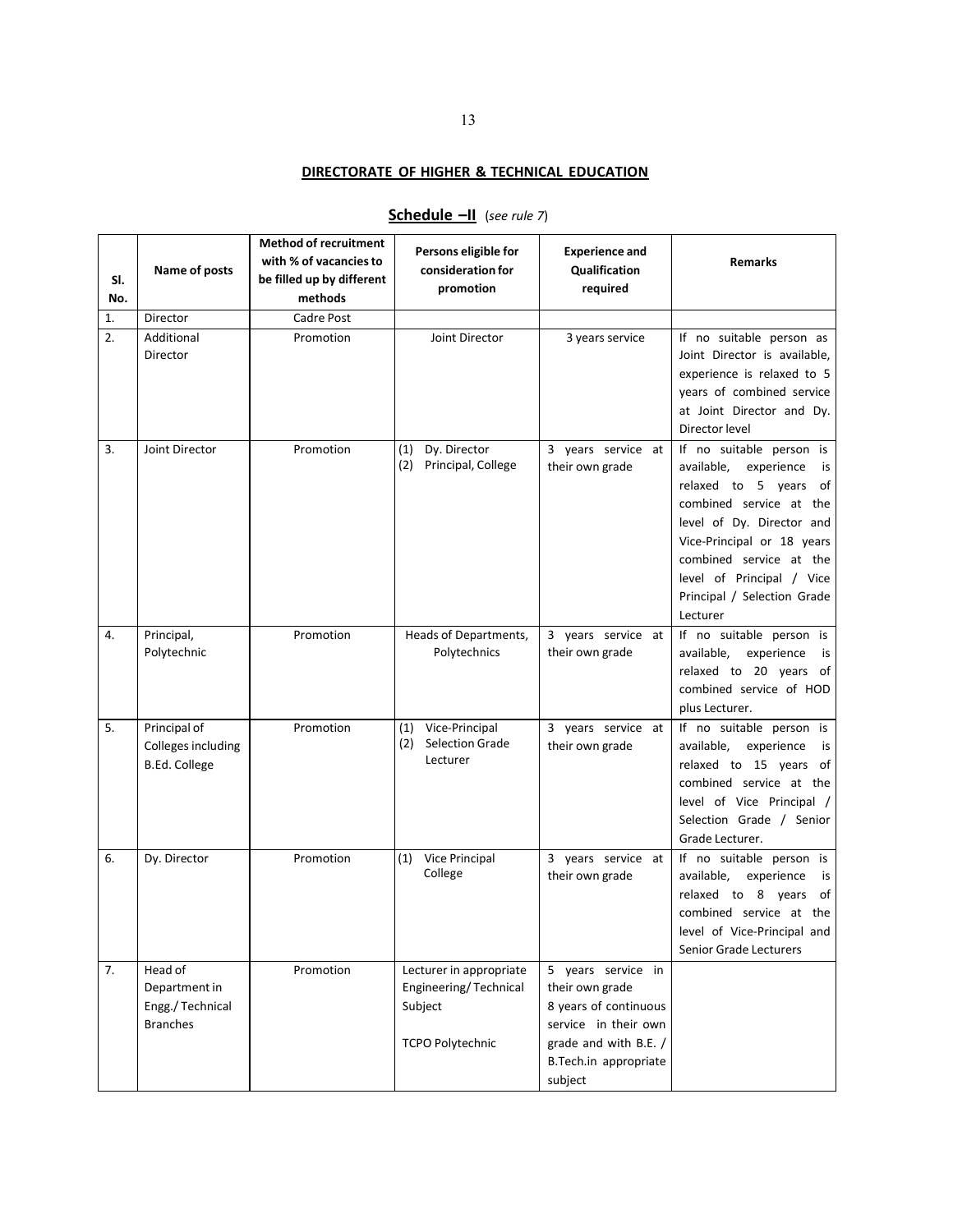| 8.  | Vice- Principal,  | Promotion              | Lecturers of colleges, | 3 years service in    |                          |
|-----|-------------------|------------------------|------------------------|-----------------------|--------------------------|
|     | College           |                        | B. Ed. College,        | their own grade       |                          |
|     |                   |                        | Government             |                       |                          |
|     |                   |                        | Polytechnics (non-     |                       |                          |
|     |                   |                        | technical subjects)    |                       |                          |
| 9.  | Lecturer, College | Direct recruitment     |                        | Graduate<br>Post      | As per Govt. prescribed  |
|     | and B.Ed. College | 100%                   |                        | (minimum<br>Degrees   | rules.                   |
|     |                   |                        |                        | qualification)        |                          |
| 10. | Lecturer,         | Direct Recruitment 75% |                        | B.E./B.Tech.          |                          |
|     | Polytechnic       |                        |                        | (minimum              |                          |
|     |                   |                        |                        | qualification)        |                          |
|     |                   | Promotion 25%          |                        |                       |                          |
|     |                   |                        |                        | Senior Instructor in  | 10 years of satisfactory |
|     |                   |                        |                        | Engg./<br>appropriate | service in his own grade |
|     |                   |                        |                        | Technical subject     |                          |

| SI.<br>No. | Name of posts     | Method of<br>recruitment with %<br>of vacancies to be<br>filled up by different<br>methods | Persons eligible<br>for consideration<br>for promotion etc.<br>required | <b>Experience and</b><br><b>Qualification</b><br>required | <b>Remarks</b> |
|------------|-------------------|--------------------------------------------------------------------------------------------|-------------------------------------------------------------------------|-----------------------------------------------------------|----------------|
| 11.        | <b>TCPO</b>       | <b>Direct Recruitment</b>                                                                  |                                                                         | Diploma in any branch of                                  |                |
|            | Polytechnics      | 100%                                                                                       |                                                                         | Engineering                                               |                |
| 12.        | Workshop          | Promotion                                                                                  | Foreman in                                                              | 5 years of experience in his                              |                |
|            | Superintendent    |                                                                                            | Engineering                                                             | own grade                                                 |                |
|            |                   |                                                                                            | Subjects                                                                |                                                           |                |
| 13.        | Senior Instructor | <b>Direct Recruitment</b>                                                                  |                                                                         | At least 2 <sup>nd</sup> Class Diploma in                 |                |
|            | in Engineering    |                                                                                            |                                                                         | the respective branch of                                  |                |
|            | subjects          |                                                                                            |                                                                         | from<br>recognized<br>Engg.                               |                |
|            |                   |                                                                                            |                                                                         | Polytechnic/Institution                                   |                |
|            |                   |                                                                                            |                                                                         | conducting Diploma courses.                               |                |
|            |                   |                                                                                            |                                                                         | Preference will be given to                               |                |
|            |                   |                                                                                            |                                                                         | candidate having practical                                |                |
|            |                   |                                                                                            |                                                                         | experience in any Engg./                                  |                |
|            |                   |                                                                                            |                                                                         | Technical Institute, Workshop                             |                |
|            |                   |                                                                                            |                                                                         | or Industry                                               |                |
| 14.        | Demonstrator in   | <b>Direct Recruitment</b>                                                                  |                                                                         | At least 2 <sup>nd</sup> Class Science                    |                |
|            | Physics/          | 100%                                                                                       |                                                                         | Degree with honours in                                    |                |
|            | Chemistry         |                                                                                            |                                                                         | Physics/Chemistry for                                     |                |
|            |                   |                                                                                            |                                                                         | Physics/Chemistry Laboratory                              |                |
|            |                   |                                                                                            |                                                                         | respectively.<br>Candidates                               |                |
|            |                   |                                                                                            |                                                                         | without honours but having                                |                |
|            |                   |                                                                                            |                                                                         | at least 5 years of teaching/                             |                |
|            |                   |                                                                                            |                                                                         | laboratory<br>experience<br>at                            |                |
|            |                   |                                                                                            |                                                                         | degree<br>level<br>be<br>may                              |                |
|            |                   |                                                                                            |                                                                         | considered                                                |                |